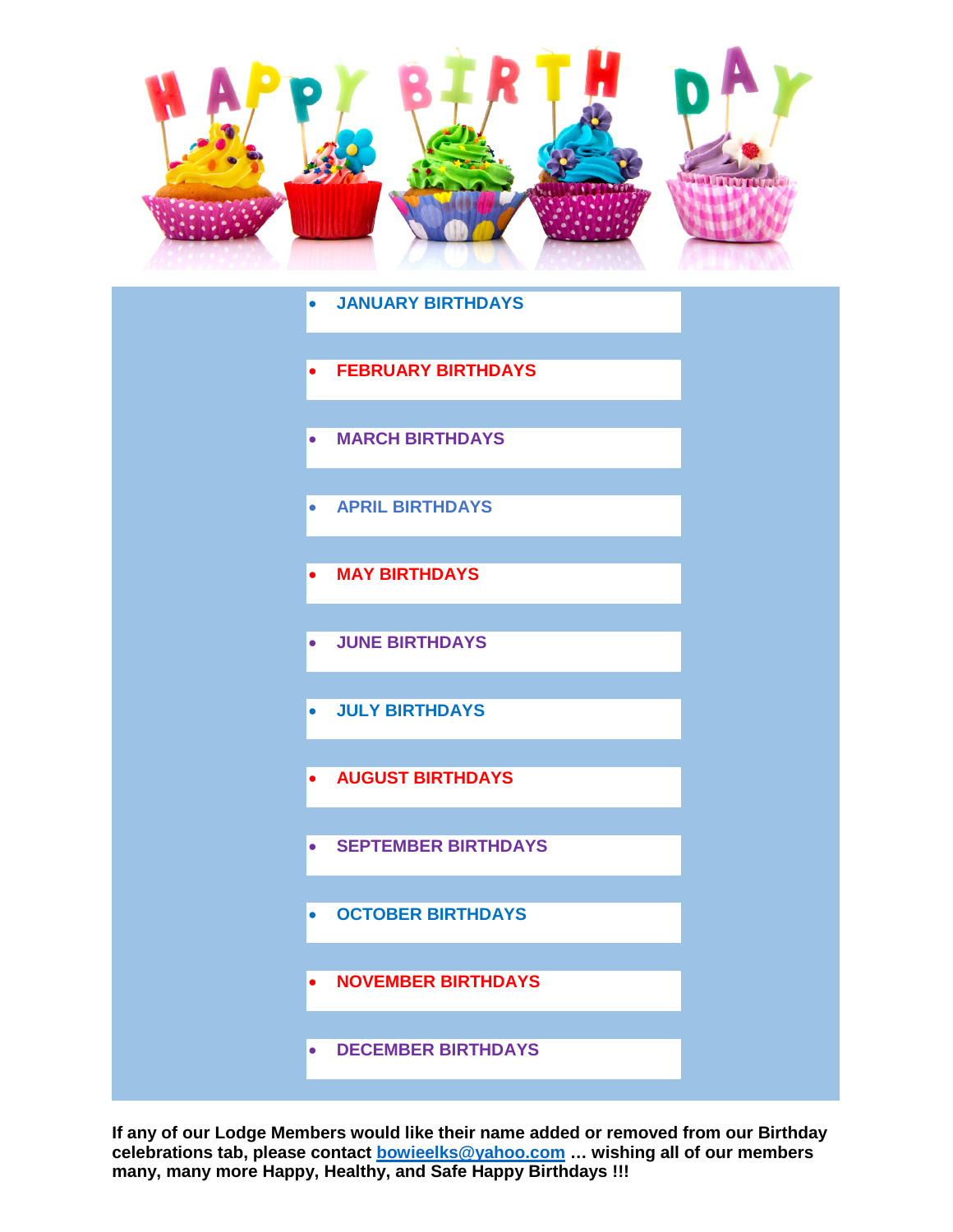

# <span id="page-1-0"></span>**Happy Birthday to all of our members with Birthdays in January !!!**

| George Aulisio           | <b>Robert Collison</b> | Danny Green              | Ken Peters           | William Simon        |
|--------------------------|------------------------|--------------------------|----------------------|----------------------|
| Barbara Azzara           | Allen Dougherty        | Timothy Haiber           | <b>Robert Reiley</b> | <b>Kurt Smith</b>    |
| Nicholas Beale           | <b>Thomas Estok</b>    | Harlan Hoque             | Joyce Richards       | Valerie Smith        |
| James Bellinger          | Lauren Franklin        |                          | Thomas Rooney        | <b>Terry Wielert</b> |
| <b>Robert Bridgforth</b> |                        | Earl Housenfluck         |                      |                      |
| Melvyn Call              | Michael Gardner        | Stephen McBee            | Daniel Salziger      |                      |
| <b>Robert Collins</b>    | <b>William Gray</b>    | <b>Thomas Montgomery</b> | Dennis Shriver       |                      |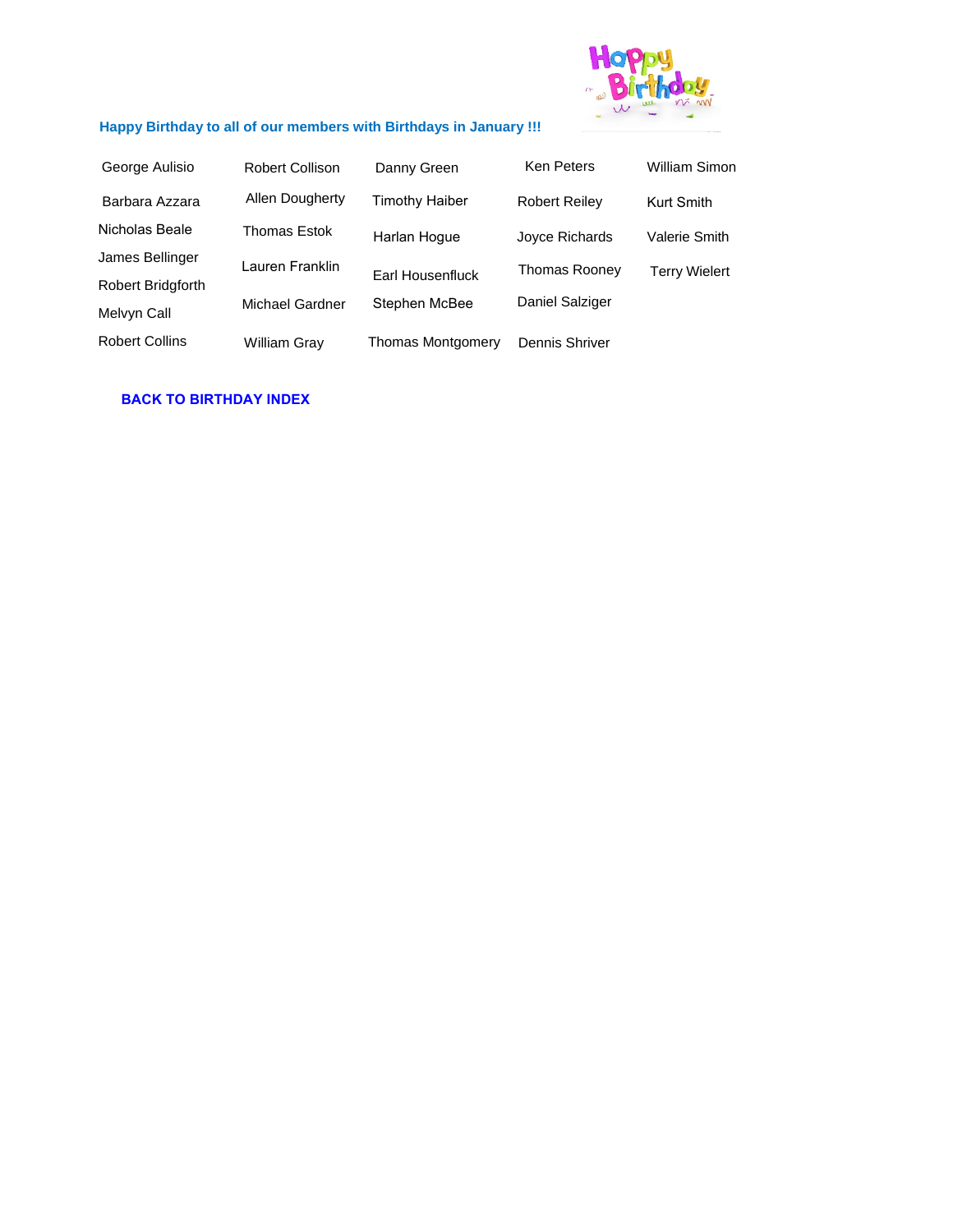

# <span id="page-2-0"></span>**[Happy Birthday to all of our members with February Birthdays !!!](#page-0-0)**

| Michelle Belt           | Teresa Hamolia | Thomas Ludlow        | Alan Redd Jamie  |
|-------------------------|----------------|----------------------|------------------|
| <b>Robert Burkhart</b>  | Arianna Hodges | Richard              | Schweigert       |
| John Collins            | Ward Hostetler | McMahon              | Alfred Stanziale |
| <b>Timothy Dinsmore</b> | Dana Jones     | <b>Timothy Moore</b> | Hugh Willard     |
| Michael Fine            | Richard Knode  | <b>Troy Naylor</b>   | Rosario Zangla   |
| Paul Grabarek           | Nancy Layne    | Liam O'Donnel        |                  |
|                         |                | Deborah Poole        |                  |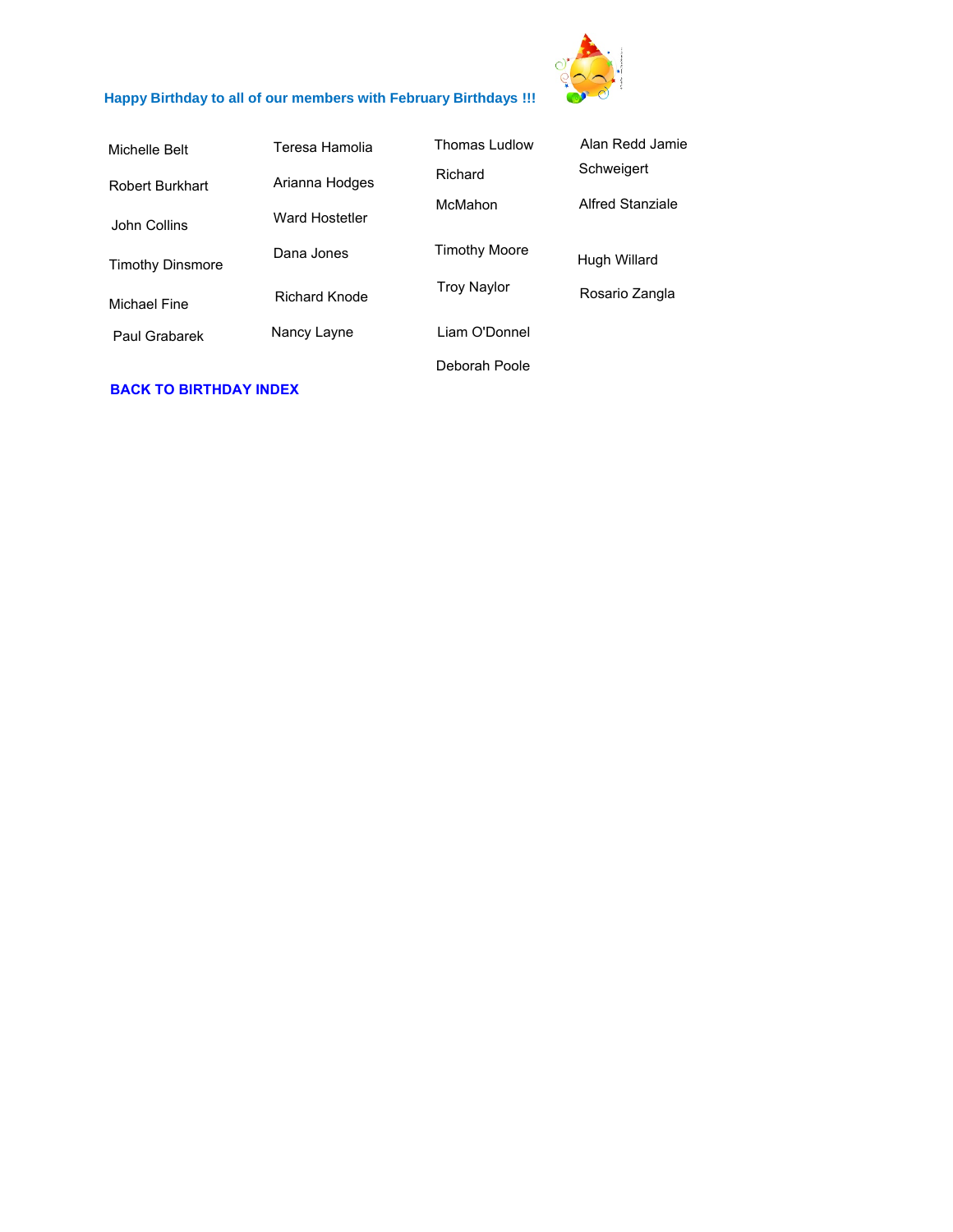

### <span id="page-3-0"></span>**Wishing all of our members with a March Birthday a Happy "Special Day" !!!**

| Sandra L Barone        | Steven Gildersleeve | Robert M Magersupp | Thomas P Rocheleau         |
|------------------------|---------------------|--------------------|----------------------------|
| Amanda Burnett         | Jennifer Gruber     | Lenore Maydag      | Gina Routi                 |
| Timothy J Danahey      | Ed Haraway          | Michael F Mazor    | Kenneth Rubin              |
| George Epps            | Julie Hasson        | Alan Parker        | <b>Brett L Smith</b>       |
|                        | Robert K Hogan      | George W Playfair  | <b>Christopher Talbert</b> |
| James Fedorko          | Robert S Johnson    | Joseph T Piening   | Alden Townsend             |
| Raymond Furmage        | Robert Madden       | C Kevin Renner     | Mark S Urban               |
| <b>Robert M Gaines</b> |                     |                    | Robert Young               |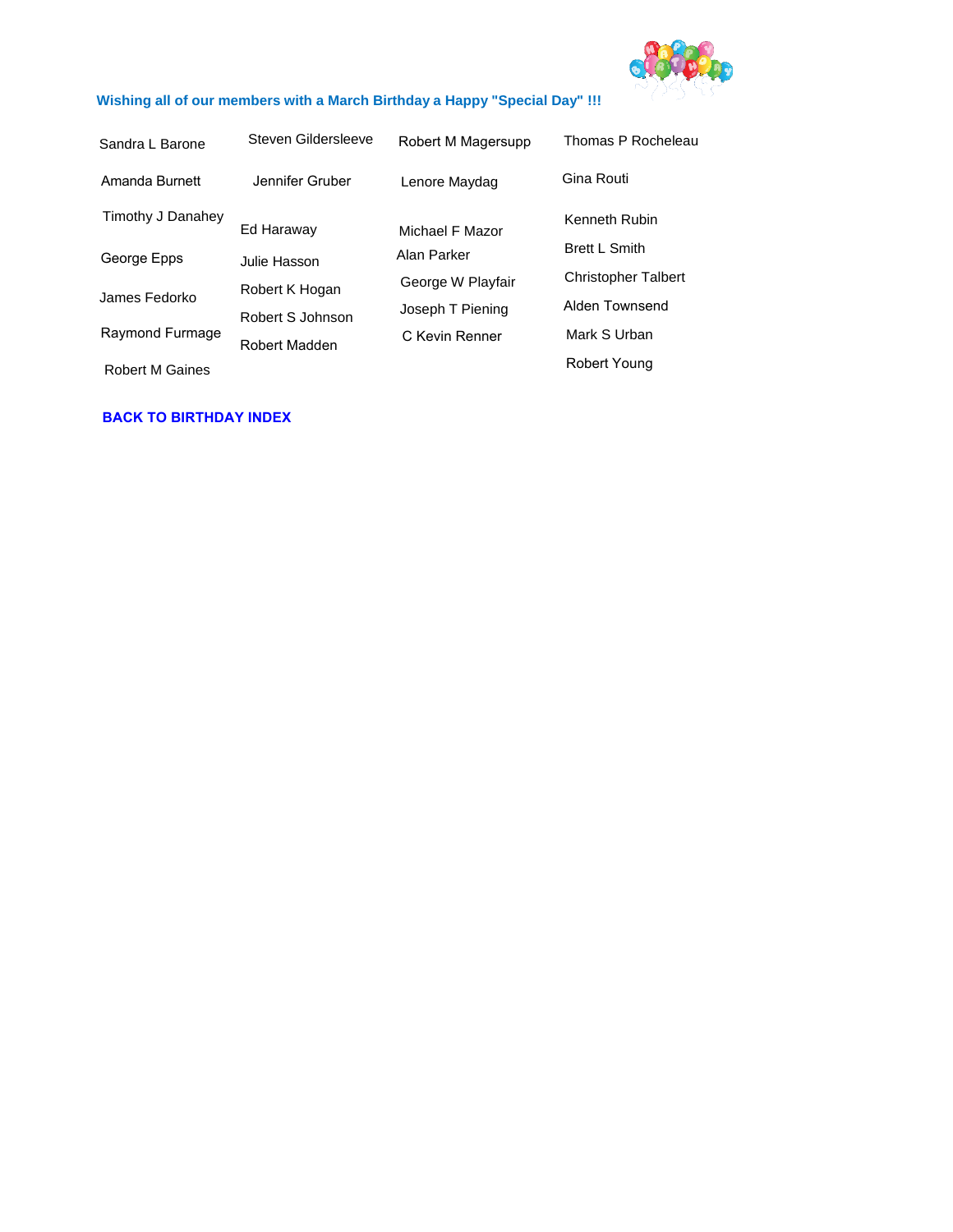

# <span id="page-4-0"></span>**Wishing all of our members with an April Birthday a Happy "Special Day" !!!**

| <b>Richard Billing</b>   | Rachel Forame          | Gregory T McMahon         | Anthony Taurisano |
|--------------------------|------------------------|---------------------------|-------------------|
| <b>Bradley Bollinger</b> | James Hegarty          | <b>Russell Pfitzinger</b> |                   |
| William Branham          | Thomas Kerley          | G Robinson                |                   |
| James Colliflower        | Thomas Kohlmann        | <b>Corey Rupertus</b>     |                   |
| <b>Stefan Conver</b>     | Joseph Love            | Linda Seabold             |                   |
| <b>Wilford Davis</b>     | <b>Edward McDonald</b> |                           |                   |
| <b>Martin Dresser</b>    |                        | Alex Simpson              |                   |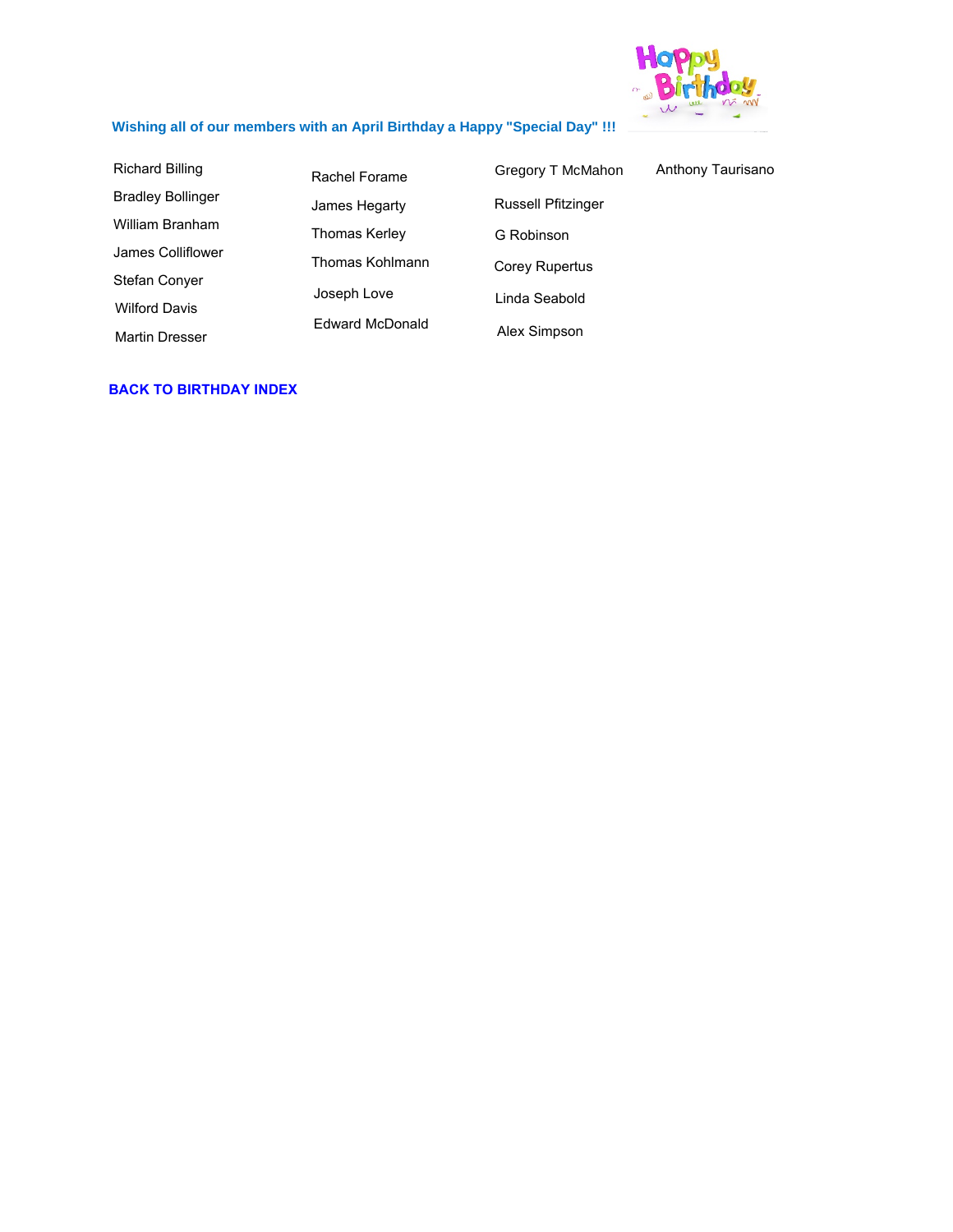

### <span id="page-5-0"></span>**We wish all of our members who have a birthday in May a Happy "Special" Day !!!**

| Daniel Admas      | Karl Collison        | James Hodges    | Michelle Rhodes     | Rock Zang |
|-------------------|----------------------|-----------------|---------------------|-----------|
| Neri Bernal Albo  | Gerald Devlin        | James Holland   | Enar Sanders        |           |
| Dawn Baxter       | Rory Dickens         | Lawrence Keval  | Carl Sylvis         |           |
| Arnold Casterline | Thomas Donegan       | Robert Luebkert | Brian Svendsen      |           |
| Michael Causey    | <b>Brian Fndlich</b> | John Poole      | Carl Sylvis         |           |
| Paul Chapman      | Joseph Fitzmaurice   | Carter Rardon   | Lawrence Urban      |           |
|                   | Robert Gload         | Ronald Razzano  | William Vitacolonna |           |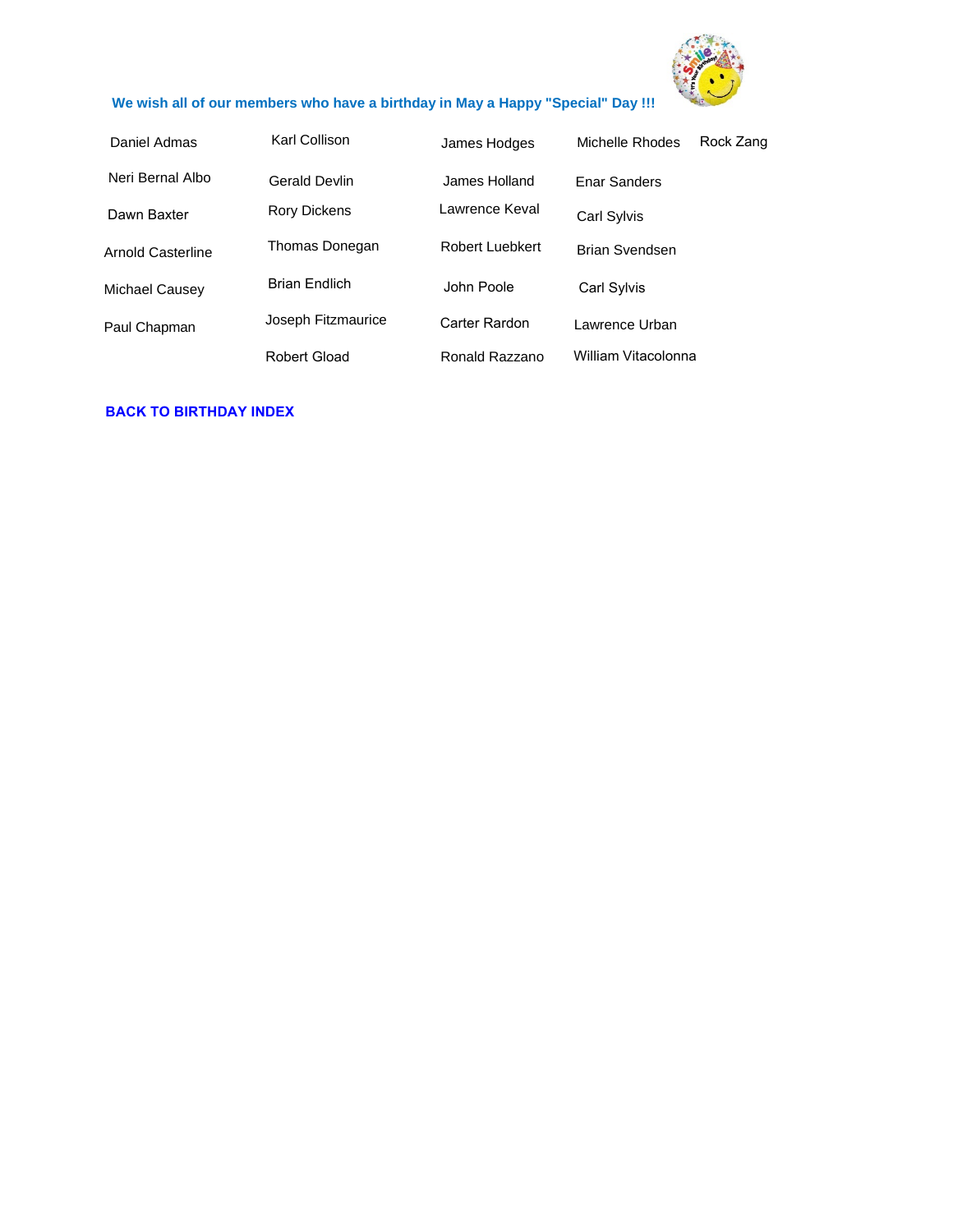

# <span id="page-6-0"></span>**Wishing all of our members born in June a very Happy Birthday !!!**

| James Bennett          | Fernando Diaz          | James Lazaro          | <b>Robert Rodriguez</b> |
|------------------------|------------------------|-----------------------|-------------------------|
| Steven Bradford        | <b>Bill Franklin</b>   | <b>Richard Martz</b>  | <b>Brian Shifter</b>    |
| Michael Drummond       | <b>Howard German</b>   | Anthony Najarian      | Kent Smith              |
| <b>Robert Burkhart</b> | <b>Robert Guenther</b> | Eleanor Owen          | Dan Snead               |
| Laura Causey           | Fred Kay               | <b>Richard Owens</b>  |                         |
| <b>Charles Collier</b> | <b>Richard Kelly</b>   | <b>Keith Phillips</b> |                         |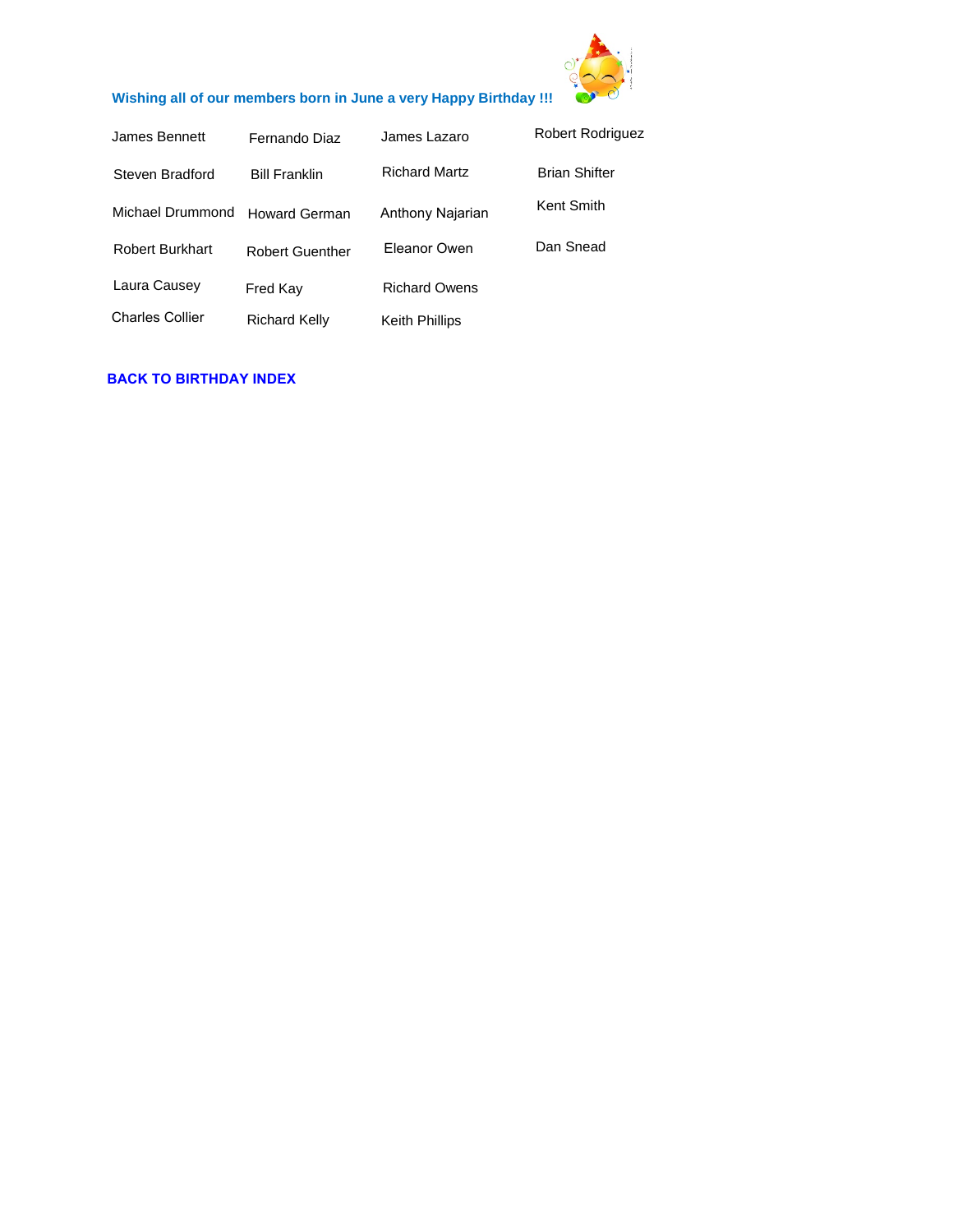

#### <span id="page-7-0"></span>**Wishing all of our members who have Birthdays in July a Happy Birthday !!!**

| James Bartek               | Michael Disharoon    | <b>Frank Gay</b>         | John McDonough          | Jack Shumaker         |
|----------------------------|----------------------|--------------------------|-------------------------|-----------------------|
| Woodrow Belcher            | <b>Ronald Eure</b>   | Dale Griffith            | <b>Richard McNally</b>  | Franklin Stebbing     |
| <b>Michael Burgess</b>     | Gary Fadden          | Catherine Hall           | Mamie Murray            | <b>Isaac Sterbenz</b> |
| Eugene Calmon              | Marcus Flom          | Raphy Keys               | Raymond Poole           | Tracie Taylor         |
| Paul Carroll               | <b>Roland Foskey</b> | <b>Terrence LeCompte</b> | Stephen Resta           | Joseph VanDaniker     |
| <b>Christopher Demilio</b> | Jacqueline Furmage   | <b>Richard Marshall</b>  | <b>Wilford Schaffer</b> | James Vane            |
|                            |                      |                          |                         | <b>Edwin Whitnev</b>  |

And the winner is ... **Woodrow Belcher** born on the **4th of July**! Congratulations to one and all.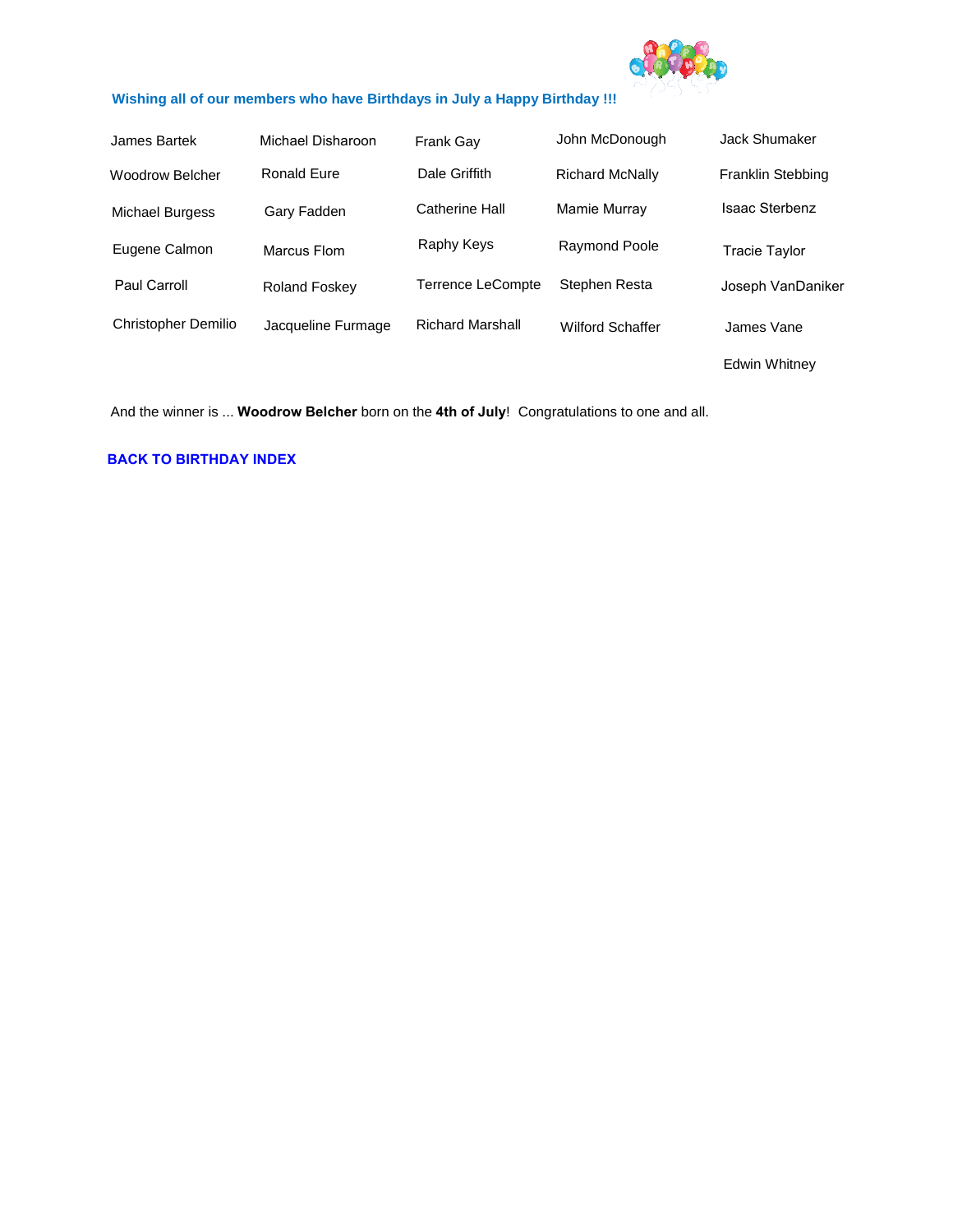

# <span id="page-8-0"></span>**Wishing all of our members with August Birthdays a Happy "Special Day" !!!**

| Gary Berned           | John Distad            | Lisa Hester            | James McDonough      | Ryan Terpay         |
|-----------------------|------------------------|------------------------|----------------------|---------------------|
| James Boettinger      | Adam Elm               | <b>Kimberly Holmes</b> | Michael Mellott      | <b>Ralph Wigton</b> |
| <b>Gary Bricker</b>   | <b>Richard Flather</b> | Robert Jones           | <b>Charles Moore</b> | John Williams       |
| Elmer Call            | James Flippo           | Kevin Kohlmann         | James Overmier       | William Wolf        |
| <b>Ronald Connell</b> | Kimberley Fricia       | William Macri          | Douglas Pattison     |                     |
| Donald Crosby         | <b>William Garren</b>  | Robert Maenner         | Thomas Schlereth     |                     |
| Alexandra Daly        | Dwight Hanawalt        | James Matthews         | Rodney Sherrill      |                     |
| Mary Derin            | Gerard Heilig          | Lisa Mayne             | Jerry Sutherland     |                     |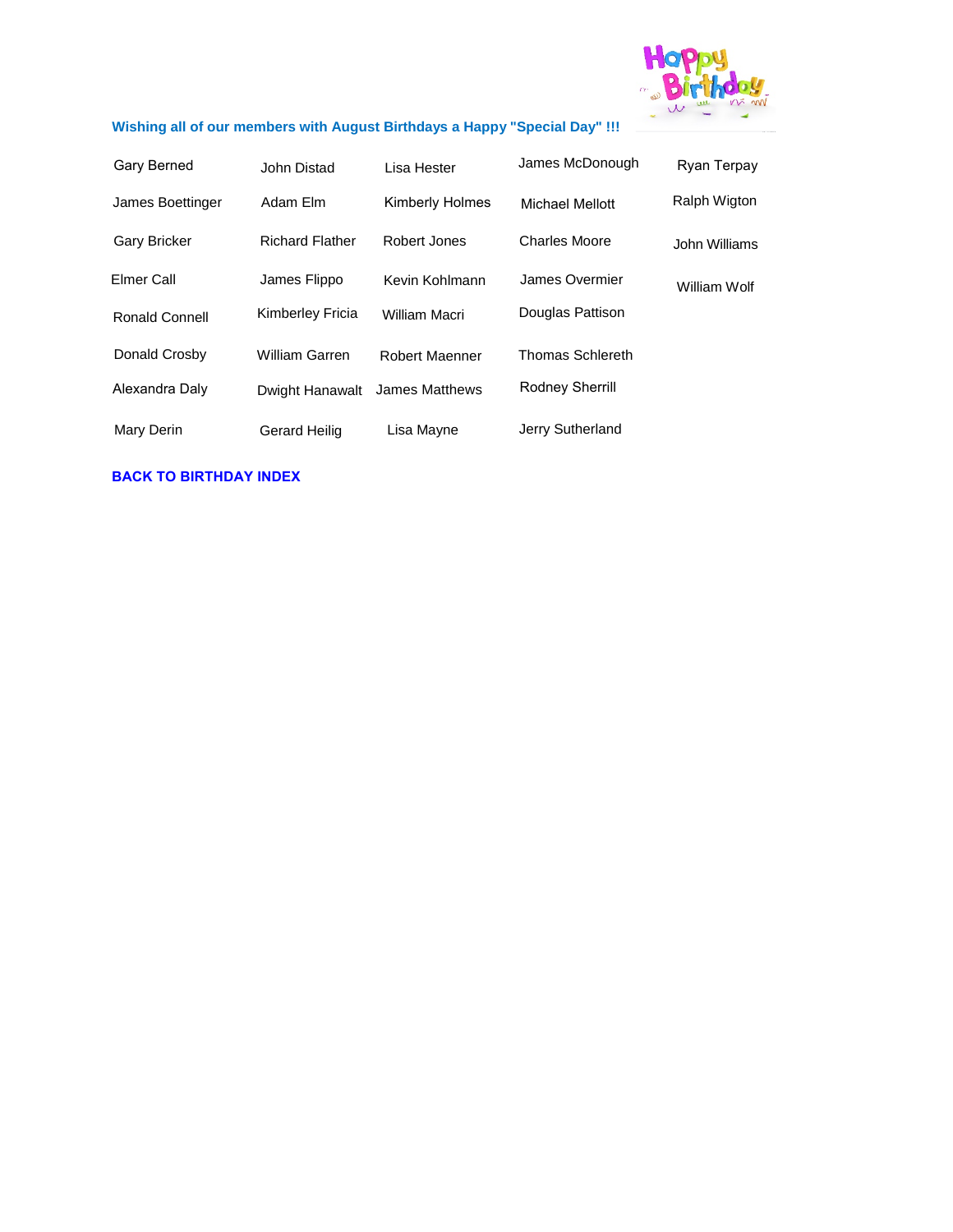

# <span id="page-9-0"></span>**Here's to wishing our fellow Elks a Happy Birthday in the month of September !!!**

| Charles Andrasco  | Timothy Gaughenbaugh                | Steven Neiman          | <b>Robert Smith</b>    |
|-------------------|-------------------------------------|------------------------|------------------------|
| Thomas Blakley    | Dwight Glaze                        | <b>Bruce Peck</b>      | John Smith             |
| John Bowes        | <b>Robert Gustin</b>                | Anna Potterkean        | <b>Clifford Stuewe</b> |
| John Craig        | Douglas Kaercher                    | <b>Robert Prince</b>   | David Swamm            |
| Starnard Danridge | John Kamppainen<br>William Kohlmann | Michael Rooney         | Robert Young           |
| Lisa Elias        | Polly Kramarsic                     | Frank Rotondo          |                        |
| Greg Ferensie     | Gerald Lancaster                    | Cynthia Rotondo-McCray |                        |
|                   | Joyce Mason                         |                        |                        |
| Peter Franks      | Nicholas Mautino                    | <b>Bernard Russick</b> |                        |
| Antonio Garcia    |                                     | Janice Slaughter       |                        |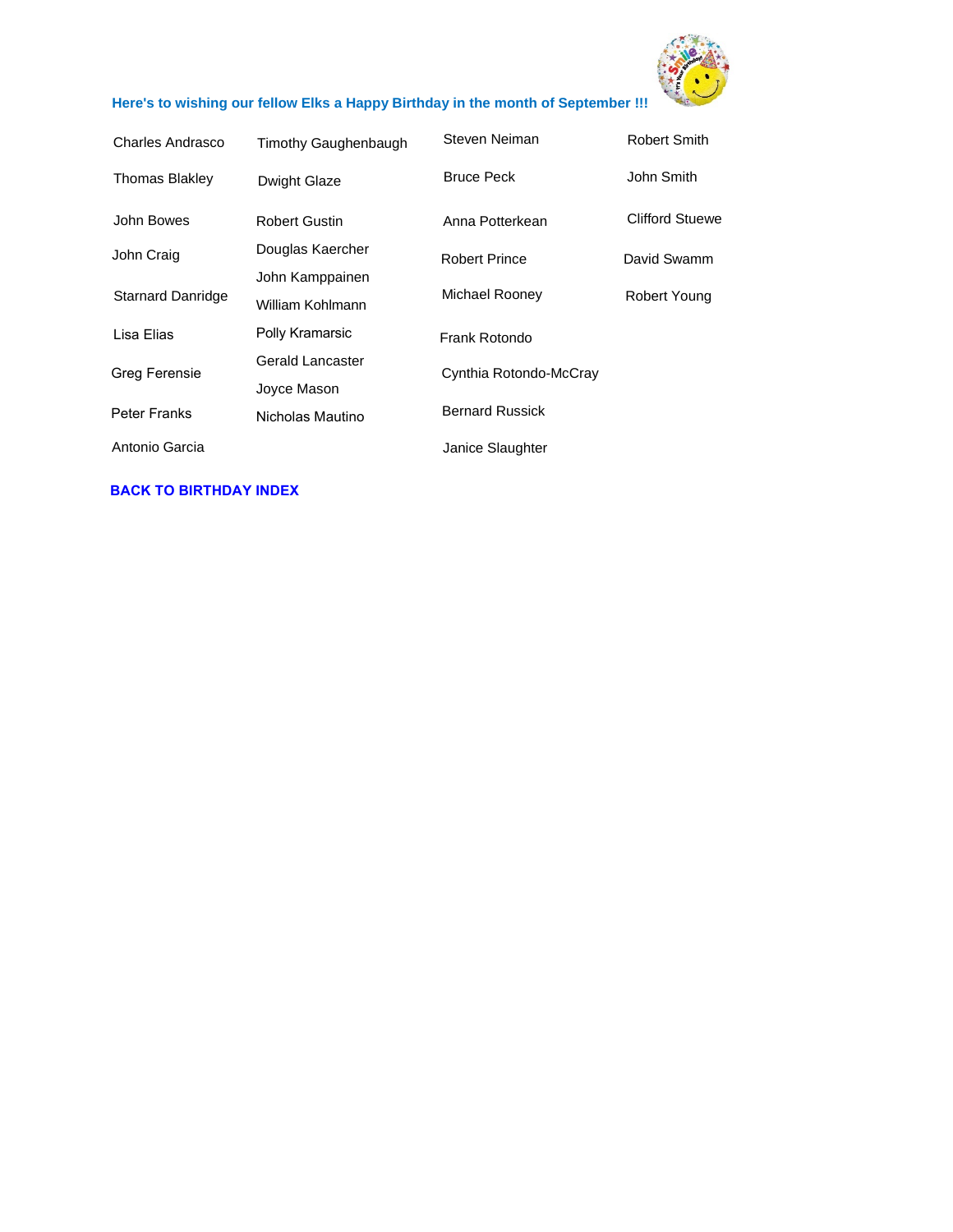

#### <span id="page-10-0"></span>**Here's to wishing all of our members born in October a Happy Birthday!!!**

Harvey Brown Jimmy Cassell Edward Grieashamer Carol Hagemeyer William (Pete) Allen

Brenda Jones Lee Klopp Tamara Llewellyn William Phillips

Barbara Roza Gary Steen, Sr Edward Reynolds William Seibert Charles Smith Thomas Sylvester Jimmy Wade Matthew Wayson Maureen Witt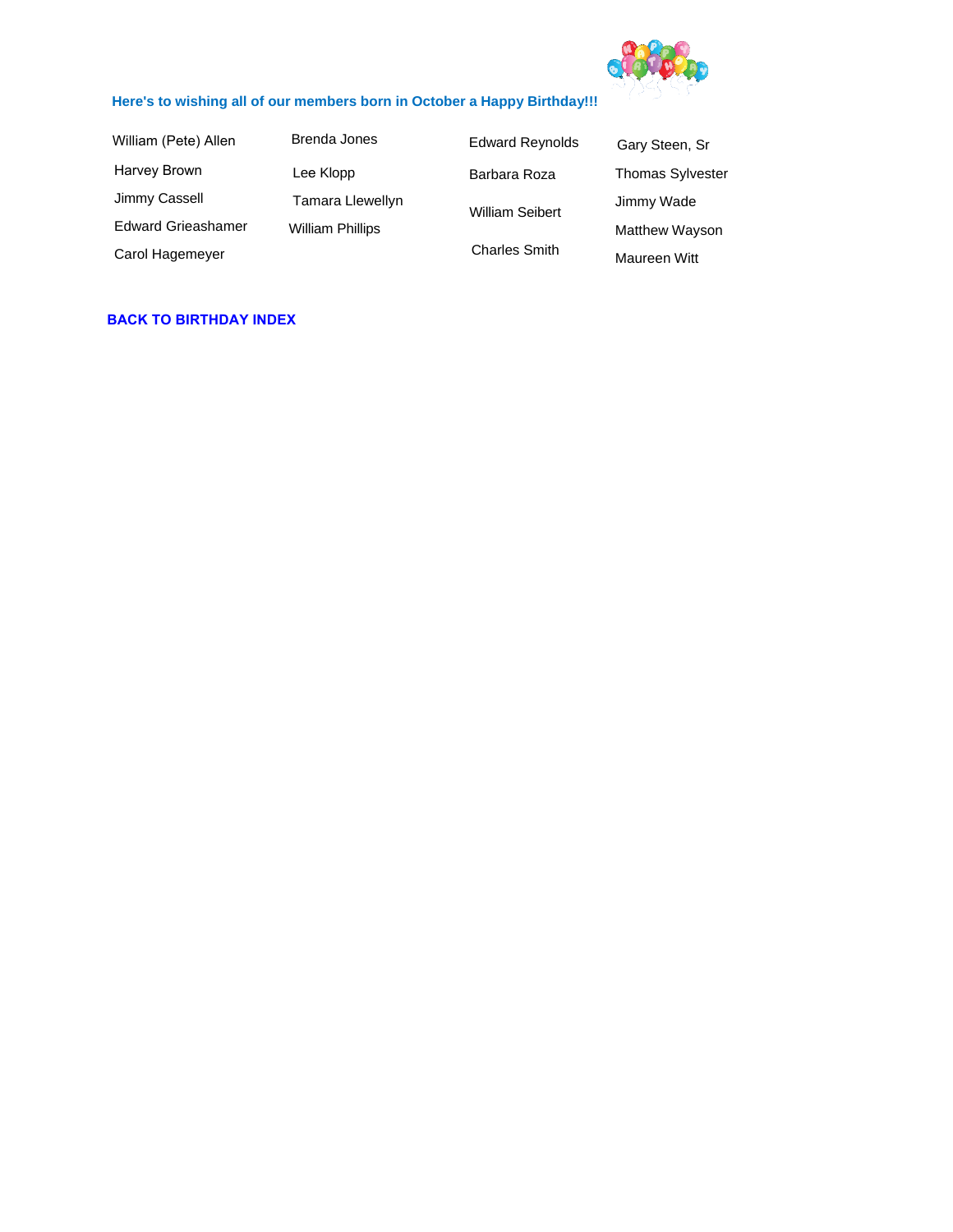

# <span id="page-11-0"></span>**Wishing our fellow Elks a Happy Birthday in the month of November !!!**

| Allen<br>Robert      | Gary Fitzgerald        | <b>Susan Myers</b> | David Rodriguez     |
|----------------------|------------------------|--------------------|---------------------|
| Botto<br>James       | I adonna Fowler        | Michael Nemith     | Joseph Rogers       |
| <b>Tommy Bruner</b>  | Sandra Groch           | Jerald Neveleff    | <b>Robert Smith</b> |
| David Butler         | <b>Richard Hasson</b>  | James Poole        | John Stehle         |
| Raymond Chatary      | Thomas Maydag          | Dale Raso          | Ross Wolsky         |
| <b>Walter Dalton</b> | <b>Robert Morrison</b> | Jack Richards      |                     |